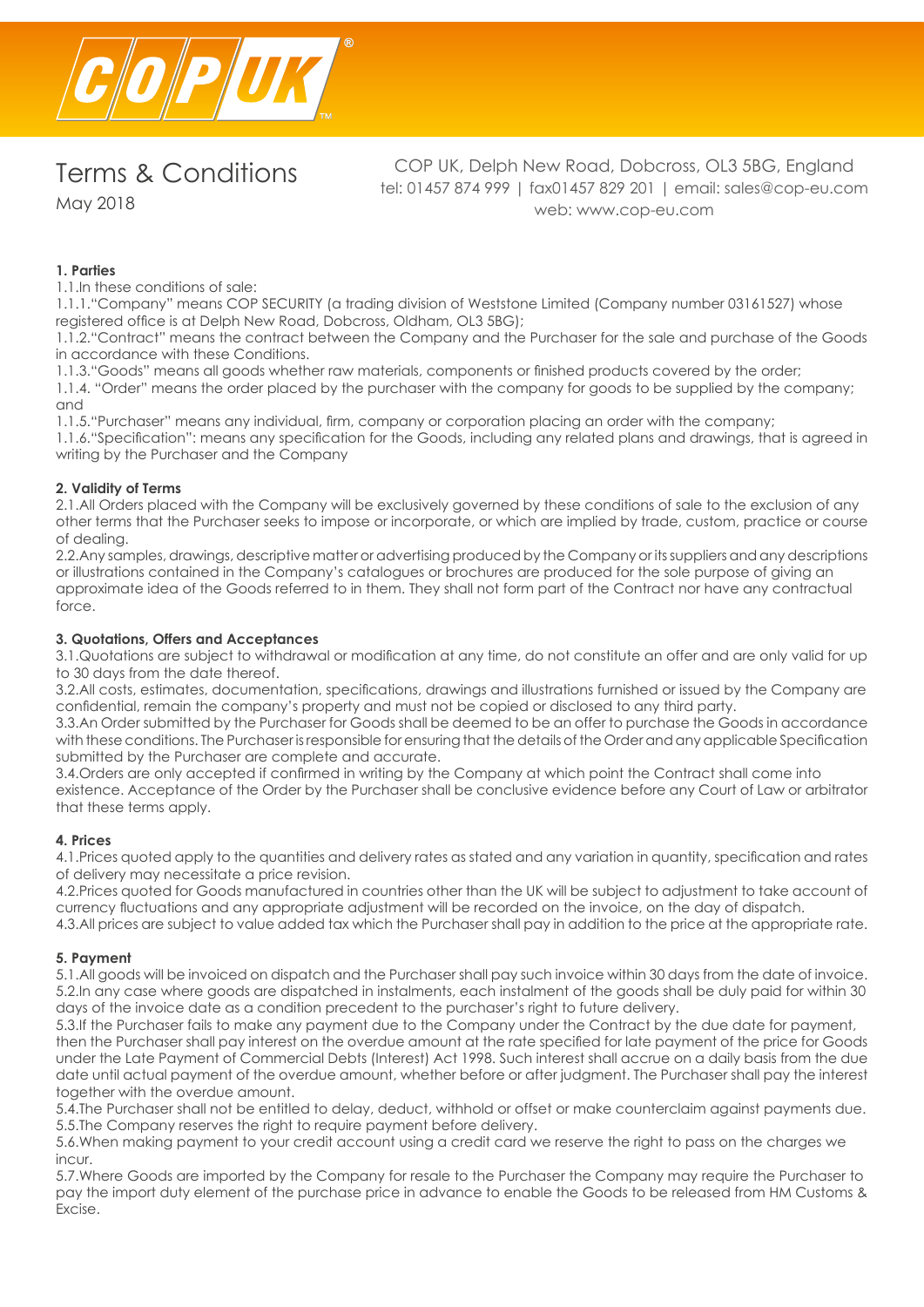

May 2018

COP UK, Delph New Road, Dobcross, OL3 5BG, England tel: 01457 874 999 | fax01457 829 201 | email: sales@cop-eu.com web: www.cop-eu.com

## **6.Delivery and Acceptance**

6.1.The Company shall deliver the Goods to the location set out in the order confirmation or such other place as theCompany and the Purchaser agree in writing.

6.2.Delivery dates quotes are the Company's best estimate for delivery only and whilst every effort will be made to keepto quoted delivery dates the Company shall be under no liability whatsoever if for any reason delivery is delayed. Time ofdelivery is not of the essence.

6.3.If the Purchaser fails to or refuses to accept the Goods, the Company may, after lapse of an additional 4 week periodfrom such refusal, terminate the Contract. The Company may also select, after time lapse of such 4 week period, tootherwise dispose of the Goods and to provide for a new shipment to the Purchaser with a reasonably extended term ofdelivery.

6.4.If delay in shipment is caused or requested by the Purchaser, risk will pass on to the purchaser at the date the Goodsare ready for shipment. From this date on, the Company is entitled to invoice the total purchase price, terms of paymentbegin with the date of invoice. Starting 2 weeks after notification that Goods are ready for dispatch, the Purchaser will beliable to a storage charge, equivalent to 0.125% of the invoice price for every week or part thereof, but not to exceed atotal of 5% of the invoice price.

6.5.The Company may deliver the Goods by instalments, which shall be invoiced and paid for separately. Any delay indelivery or defect in an instalment shall not entitle the Purchaser to cancel any other instalment.

6.6.Where Goods are sold CIF unless otherwise stated the Company will effect marine insurance, obtain any necessaryexport license and pay dues and taxes incurred in respect of the export of the Goods up to the time of their loading. Itshall be the responsibility of the Purchaser to obtain any necessary import license.

#### **7.Property Ownership and Risk**

7.1.Title to all Goods delivered by the Company remains with the Company, until full payment of the agreed purchaseprice for those particular Goods by the Purchaser to the Company.

7.2.The Company reserves the right to repossess the Goods in event of default or delay in full payment howsoever arisingand the Purchaser hereby grants the Company the irrevocable license to enter upon any premises of the Purchaser forthe purpose of doing so.

7.3.Until title to the Goods passes, the following provisions shall apply:-

7.3.1.The Goods shall, subject to clause 7.3, be kept separate and distinct from all other property of the Purchaser and ofthird parties and be stored in such a way as to be clearly identifiable as belonging to the Company;

7.3.2.The Purchaser shall not remove, deface or obscure any identifying mark or packaging on or relating to the Goods; 7.3.3.The Purchaser shall keep the Goods in good and substantial repair and condition and keep them insured against allrisks for their full price from the date of delivery;

7.3.4.The Purchaser shall notify the Company immediately if it becomes subject to any of the events listed in condition9.2; and

7.3.5.The Purchaser shall give the Company such information relating to the Goods as the Company may require fromtime to time.

7.4.Subject to condition 7.5, the Purchaser may resell or use the Goods in the ordinary course of its business (but nototherwise) before the Company receives payment for the Goods. However, if the Purchaser resells the Goods before thattime: 7.4.1.it does so as principal and not as the Company's agent; and

7.4.1.title to the Goods shall pass from the Company to the Purchaser immediately before the time at which resale by thePurchaser occurs.

7.5.If before title to the Goods passes to the Purchaser the Purchaser becomes subject to any of the events listed incondition 9.2, then, without limiting any other right or remedy the Company may have:

7.5.1.the Purchaser's right to resell the Goods or use them in the ordinary course of its business ceases immediately; and 7.5.1.the Company may at any time:

7.5.1.a.require the Purchaser to deliver up all Goods in its possession that have not been resold, or irrevocably incorporated into another product; and

7.5.1.a.if the Purchaser fails to do so promptly, enter any premises of the Purchaser or of any third party where the Goodsare stored in order to recover them.

7.6.The Company may at any time revoke the power of sale and use contained in condition 7.4 by notice to the Purchaser if the Purchaser is in default for longer than 14 days in the payment of any sum whatsoever due to the Company (whetherin respect of the goods or any other goods supplied at any time by it to the purchaser) or if the company has bona fidedoubts as to the solvency of the Purchaser.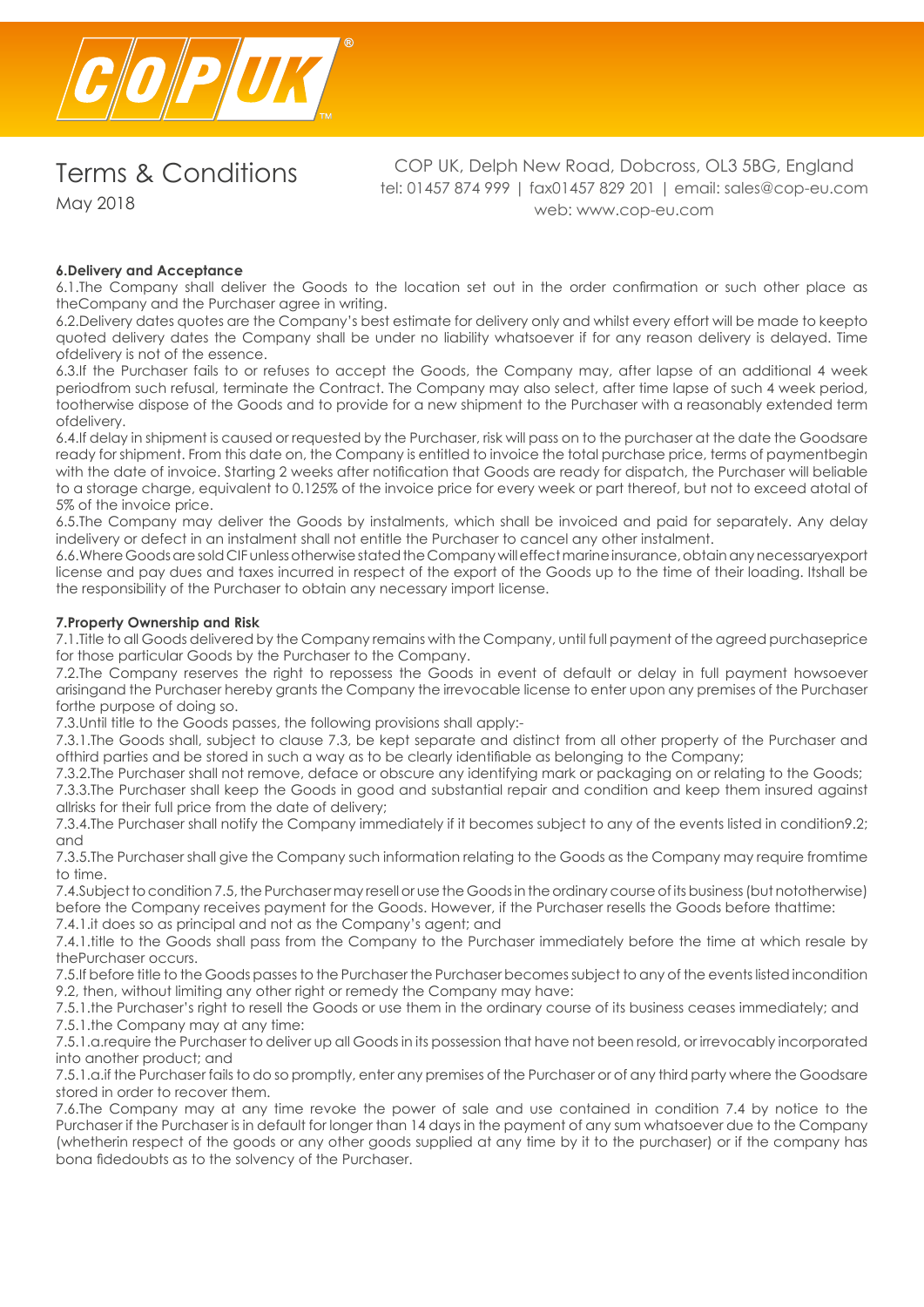

May 2018

COP UK, Delph New Road, Dobcross, OL3 5BG, England tel: 01457 874 999 | fax01457 829 201 | email: sales@cop-eu.com web: www.cop-eu.com

## **8.Damage and Loss in Transit**

8.1.Claims for damages and shortages must be notified in writing to the carriers and the Company within 3 days of dateof delivery.

8.2.Non-delivery of the whole consignment must be notified to the Company within 7 days of the date of dispatch asshown on the invoice/advice note.

8.3.All shipments made by third party carriers must be inspected on receipt. If Goods appear to have been damagedin transit, the Purchaser must notify the Company within 24 hours of delivery and in writing within 3 days. Any cartonsdamaged in transit should be mentioned whilst signing for the Goods, as this may affect the warranty claim. The Customershall contact the Company's customer services to obtain a returns number. The Customer shall return the Goods to theCompany in their original packaging including all instructions and accessories quoting the returns number issued.

8.4.If the time limits within condition 8.3 are not complied with the Company shall not be responsible for the replacementor credit of these Goods.

8.5.The Company will not entertain claims unless the Purchaser complies with the provisions of this condition 8.

## **9.Cancellation**

9.1.Any Order placed and accepted by the Company may be cancelled only with the written consent and on such termsas the Company may determine.

9.2.Without limiting its other rights or remedies, the Company may terminate a Contract or suspend delivery of any Goodswith immediate effect by giving written notice to the Purchaser if:

9.2.1.the Purchaser commits a material breach of any term of the Contract and (if such a breach is remediable) fails toremedy that breach within 30 days of that party being notified in writing to do so;

9.2.2.the Purchaser takes any step or action in connection with its entering administration, provisional liquidation or anycomposition or arrangement with its creditors (other than in relation to a solvent restructuring), being wound up (whethervoluntarily or by order of the court, unless for the purpose of a solvent restructuring), having a receiver appointed to anyof its assets or ceasing to carry on business or, if the step or action is taken in another jurisdiction, in connection with anyanalogous procedure in the relevant jurisdiction;

9.2.3.the Purchaser suspends, threatens to suspend, ceases or threatens to cease to carry on all or a substantial part of itsbusiness; or

9.2.4. the Purchaser's financial position deteriorates to such an extent that in the Company's opinion the Purchaser'scapability to adequately fulfil its obligations under the Contract has been placed in jeopardy.

9.3.Without limiting its other rights or remedies, the Company may suspend provision of the Goods under the Contractor any other contract between the Purchaser and the Company if the Purchaser becomes subject to any of the eventslisted in condition 9.2.1 to condition 9.2.4, or the Company reasonably believes that the Purchaser is about to becomesubject to any of them, or if the Purchaser fails to pay any amount due under this Contract on the due date for payment.

9.4.Without limiting its other rights or remedies, the Company may terminate the Contract with immediate effect by givingwritten notice to the Purchaser if the Purchaser fails to pay any amount due under the Contract on the due date forpayment.

9.5.On termination of the Contract for any reason the Purchaser shall immediately pay to the Company all of theCompany's outstanding unpaid invoices and interest.

9.6.Termination of the Contract shall not affect any of the parties' rights and remedies that have accrued as at termination, including the right to claim damages in respect of any breach of this Contract that existed at or before the date oftermination.

9.7.Any provision of the Contract that expressly or by implication is intended to come into or continue in force on or aftertermination shall remain in full force and effect.

#### **10.Limitation Of Liability**

10.1.Nothing in these Conditions shall limit or exclude the Company's liability for:

10.1.1.death or personal injury caused by its negligence, or the negligence of its employees, agents or subcontractors (asapplicable);

10.1.2.fraud or fraudulent misrepresentation;

10.1.3.breach of the terms implied by section 12 of the Sale of Goods Act 1979;

10.1.4.defective products under the Consumer Protection Act 1987; or

10.1.5.any matter in respect of which it would be unlawful for the Company to exclude or restrict liability.

10.2.Subject to condition 10.1:

10.1.a.the Company shall under no circumstances whatsoever arising under or in connection with the Contract be liableto the Purchaser, whether in contract, tort (including negligence), breach of statutory duty, or otherwise, for: 10.2.1.a.any loss of profit;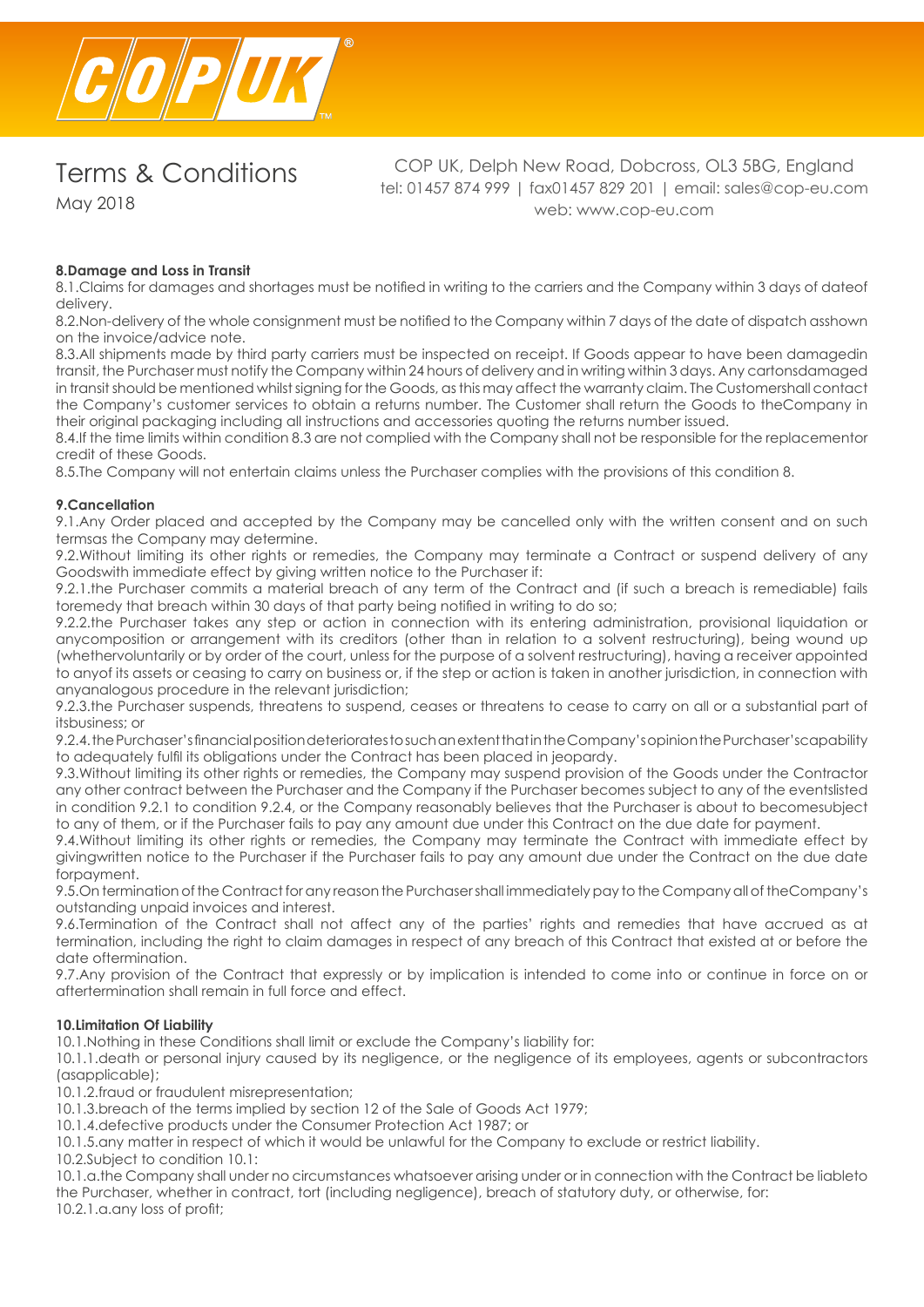

May 2018

COP UK, Delph New Road, Dobcross, OL3 5BG, England tel: 01457 874 999 | fax01457 829 201 | email: sales@cop-eu.com web: www.cop-eu.com

10.2.1.a.any indirect or consequential loss;

10.2.1.a.fair wear and tear;

10.2.1.a.wilful damage by the Purchaser or any third party;

10.2.1.a.the failure by the Purchaser or any of its customers to update the software in the Goods on a regular basis and when the Company issues security warnings to do so;

10.2.1.a.the failure by the Purchaser to comply with condition 11.1.3;

10.2.1.a.any loss claim or damage arising out of or in connection with a cyber-attack hacking event or other malicious act by any person other than the Company;

10.2.1.a.the consequences of carelessness or incompetence of those handling or operating the Goods or the operation of the Goods other than under the conditions for which they were designed;

10.2.1.a.the consequences of incorrect or incomplete information provided by the Purchaser;

10.2.1.a.the consequences of repairs alterations or modifications carried out by the Purchaser or a third party save where expressly approved in writing by the Company;

10.2.1.a.the consequences of the Purchaser failing to follow the Company's oral or written instructions as to the storage, commissioning, installation, use and maintenance of the Goods or (if there are none) good trade practice regarding the same;

10.2.1.a.the Goods differing from their description as a result of changes made to ensure they comply with applicable statutory or regulatory requirements or best practice.

10.1.a.The Company's total liability to the Purchaser for any claim or series of claims in respect of all other losses arising under or in connection with the Contract, whether in contract, tort (including negligence), breach of statutory duty, or otherwise, shall in no circumstances exceed an amount equal to the price of the Goods in relation to which the claim arose.

## **11.Warranties**

11.1.The Company shall pass on to the Purchaser the benefit of the warranty appropriate to the Goods purchased by thePurchaser as notified in writing to the Purchaser, details of which types of warranty are set out in Appendix 1.

11.2.All warranties are subject to the Warranty Exclusions set out in Appendix 1 and any additional exclusions particular tothe warranty.

11.3.The Purchaser acknowledges that software particularly security software is an evolving product that vulnerabilitiescan be identified from time to time which are fixed by the Manufacturer by way of software update. Therefore, thePurchaser warrants that it shall:

i.back up its software and systems on a regular basis;

ii.check regularly for available updates from the manufacturer and the Company and ensure that the Goods areupdated with the latest version of the software available.

## **12.Force Majeure**

12.1.The Company shall be relieved of obligations arising under a Contract wherever occurring and to the extent thatthe fulfilment of such obligations is prevented, frustrated, impeded or delayed directly or indirectly as a consequence ofForce Majeure, which term shall include but not be limited to acts of God, fire, theft, riot, declared or undeclared war,embargo, strikes, reductions in or unavailability of power at manufacturing plant, breakdown of plant, or machinery orshortage or unavailability of raw materials from normal sources or routes of supply, action of any Government councilor other duly constituted authority, terrorism, unavailability of internet, cyber attack or denial of service attack and anyoccurrence beyond the reasonable control of the Company.

## **13.Assignment**

13.1.The Company may at any time assign, transfer, mortgage, charge, subcontract or deal in any other manner with allor any of its rights or obligations under a Contract.

13.2.The Purchaser may not assign, transfer, mortgage, charge, subcontract, declare a trust over or deal in any othermanner with any or all of its rights or obligations under the Contract without the prior written consent of the Company.

#### **14.Entire Agreement**

14.1.The Contract (incorporating these terms and conditions) constitutes the entire agreement between the partiesand supersedes and extinguishes all previous agreements, promises, assurances, warranties, representations andunderstandings between them, whether written or oral, relating to its subject matter.

14.2.Each party agrees that it shall have no remedies in respect of any statement, representation, assurance or warranty(whether made innocently or negligently) that is not set out in the Contract. Each party agrees that it shall have no claimfor innocent or negligent misrepresentation or negligent misstatement based on any statement in the Contract, save that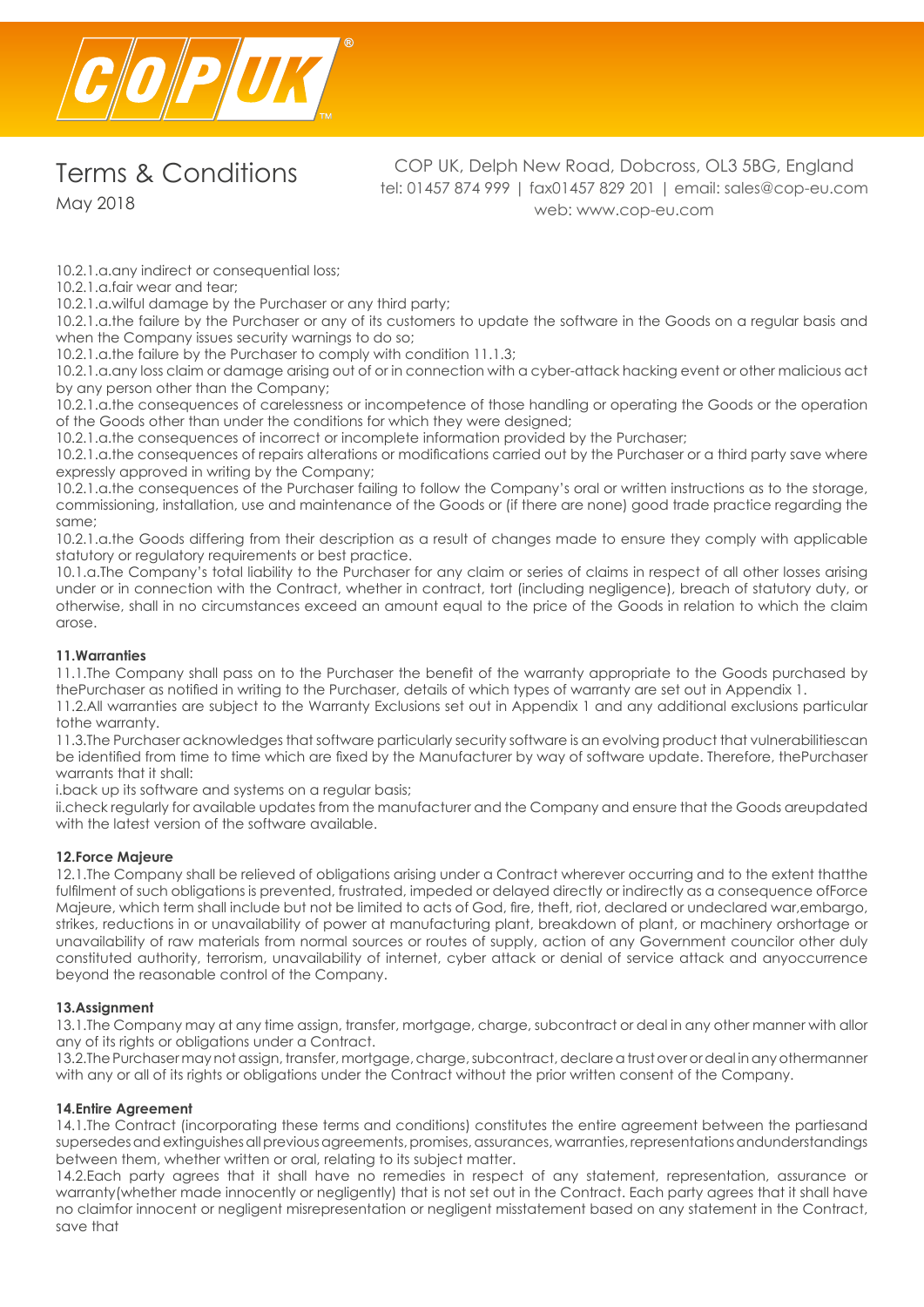

May 2018

COP UK, Delph New Road, Dobcross, OL3 5BG, England tel: 01457 874 999 | fax01457 829 201 | email: sales@cop-eu.com web: www.cop-eu.com

the Company may rely on statements of requirements required by the Purchaser or on their behalf.

## **15.Variation**

15.1.No variation of a Contract shall be effective unless it is in writing and signed by the parties (or their authorisedrepresentatives).

#### **16.Waiver**

16.1.A waiver of any right or remedy is only effective if given in writing and shall not be deemed a waiver of any subsequent breach or default. A delay or failure to exercise, or the single or partial exercise of, any right or remedy shall not: 16.1.1.waive that or any other right or remedy; nor

16.1.2.prevent or restrict the further exercise of that or any other right or remedy.

#### **17.Severance**

17.1.If any provision or part-provision of the Contract is or becomes invalid, illegal or unenforceable, it shall be deemedmodified to the minimum extent necessary to make it valid, legal and enforceable. If such modification is not possible,the relevant provision or part-provision shall be deemed deleted. Any modification to or deletion of a provision or part-provision under this clause shall not affect the validity and enforceability of the rest of the Contract.

#### **18.Notices**

18.1.Any notice or other communication given to a party under or in connection with the Contract shall be in writing,addressed to that party at its principal place of business or such other address as that party may have specified to theother party in writing in accordance with this clause, and shall be delivered personally, sent by pre-paid first class post orother next working day delivery service, commercial courier.

18.2.A notice or other communication shall be deemed to have been received: if delivered personally, when left at theaddress referred to in condition 18.1; if sent by pre-paid first class post or other next working day delivery service, at 9.00am on the Business Day after posting; if delivered by commercial courier, on the date and at the time that the courier'sdelivery receipt is signed.

18.3.The provisions of this condition 18 shall not apply to the service of any proceedings or other documents in any legalaction.

#### **19.Third party rights**

19.1.No one other than a party to this Contract and their permitted assignees shall have any right to enforce any of itsterms.

#### **20.Governing law and Jurisdiction**

20.1.The Contract, and any dispute or claim (including non-contractual disputes or claims) arising out of or in connectionwith it or its subject matter or formation, shall be governed by and construed in accordance with the law of England andWales. 20.2.Each party irrevocably agrees that the courts of England and Wales shall have exclusive jurisdiction to settle anydispute or claim (including non-contractual disputes or claims) arising out of or in connection with this Contract or itssubject matter or formation.

#### **Appendix 1 - Warranties**

 The Standard Warranty only will apply unless the Company notifies the Purchaser in writing that one of the other warranty, guarantees, service or terms set out below apply.

1.Standard Warranty (UK only)

1.1.The standard warranty terms of the Company are that it will, at its option, modify or replace free of charge any goods found by the Company to be defective by reason of bad materials or workmanship for a period of 36 months (exclusions apply) from the original date of invoice or shipment, whichever is the soonest subject to the faulty Goods being returned by the Purchaser carriage paid to the Company's head office.

1.2.The warranty is subject to the Warranty Exclusions as defined in paragraph 1.11 below.

1.3.The aforesaid warranty provisions shall so far as is permitted by law, be in lieu of any other warranty condition, expressed or implied, statutory or otherwise and in no event shall the company be liable for the Purchaser's loss of profits, increased cost of working or any like consequential loss.

1.4.No representation or warranty is given as to the suitability or fitness of the goods for any particular purpose and the purchaser shall satisfy himself in this respect and shall be totally responsible therefore.

1.5.Warranty on repaired units continues from the original purchase date-no additional warranty will apply on repairs or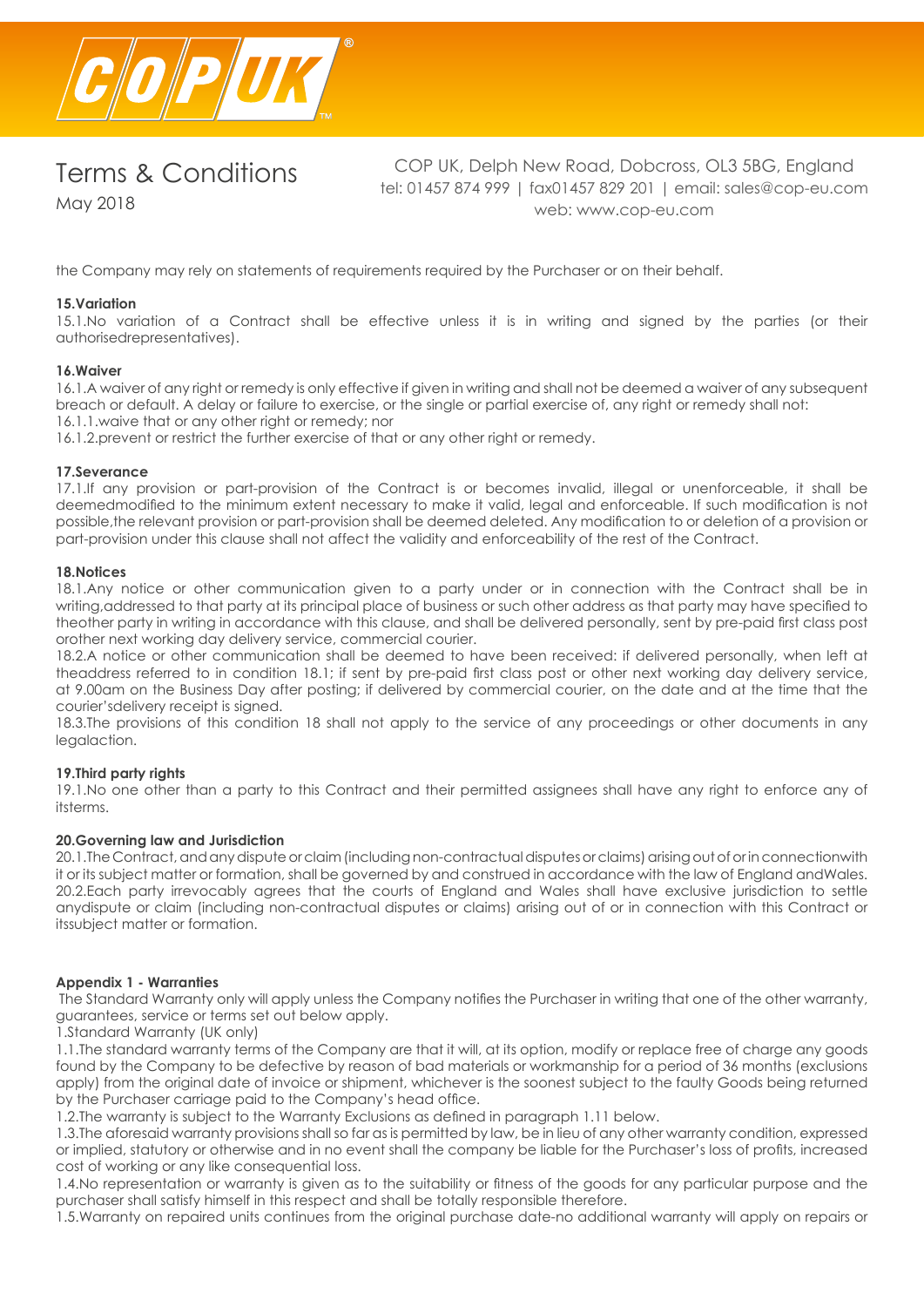

COP UK, Delph New Road, Dobcross, OL3 5BG, England tel: 01457 874 999 | fax01457 829 201 | email: sales@cop-eu.com web: www.cop-eu.com

replacements.

1.6.Where ever possible the replacement unit will be an identical model to the original. If this isn't possible due to the model being superseded, then the latest equivalent will be provided. We will endeavor to match the exact feature set of the original model purchased, but due to continuing advancement this may not be possible, and is not guaranteed. 1.7.Only one attempt to collect will be carried out by the Company, if the Purchaser fails to have the Goods ready for collection at the agreed time then the return of Goods will be the responsibility of the Purchaser.

1.8.All items returned must be suitably packaged in an outer carton with suitable packaging material to protect the goods; the Company will NOT be responsible for any damage caused by return shipping.

1.9.The Purchaser is responsible for backing up all data stored and the removal of any of the Purchaser's confidential or personal information on any device before returning to the Company for an RMA service. The Company will not be liable for any data loss during the RMA process.

1.10.Please do not return products without an RMA number. Goods received without this will be returned back to the customer and delivery charges may be incurred.

1.11.Warranty periods and exceptions are as follows:-

3 year warranty & 3 year Advance replacement & 30 day money back guarantee

Dahua Cameras, Dahua Recorders, Dahua Thermal cameras, Dahua PTZ, Vigilant Vision Monitors, Dahua Encoders and Decoders, Dahua Switchers, Dahua Audio Pickup, Hard Drives

3 year warranty & 1 year Advance replacement & 30 day money back guarantee

IR lab cameras, IR Lab Recorders, CSP Switchers & Fibre modules, Analogue Products, HDSDI Products, Video Distribution products, COP accessories, IR Lab accessories, Network adaptors

3 year warranty & No Advance replacement & No money back guarantee

All products in the Cop Vertical market catalogue, (exceptions may apply and will be notified with quotation)

2 year warranty & 2 year Advance replacement & 30 day money back guarantee

Dahua Access control, Dahua Door entry

1 year warranty & 1 year Advance replacement & 30 day money back guarantee

Dahua Monitors, Wireless IP extenders, GSM communicators and accessories, Power Supplies, Bentley Modules, Audio Verification, Surge protection, Radio transmission, IR lighting

1 year warranty & No Advance replacement & 30 money back guarantee

Blacksys vehicle cameras & accessories, Sport-tek vehicle cameras, and accessories, Xplore-tek action cameras and accessories, Sprint-tek action cameras and accessories, Action-tek cameras and accessories, Test monitors, Test Meters, External backup devices, Net view network camera and accessories

1 year warranty (void when product used) & NO Advance replacement & No money back guarantee Towers, columns and accessories, Tools, Batteries, Mains plugs, Drill bits, Fixings and fasteners, Trunking, Conduit, Warning signs, Connectors, Cable, Brackets, Cages, Junction boxes, Data protection kits, Special order items not in the cop catalogue.

#### **2.Money Back Guarantee**

2.1.The Warranty Exceptions apply as detailed in 1.11.

2.2.Purchaser MUST provide the serial number or invoice number for Goods to be returned under the 30 day money back guarantee.

2.3.All Goods returned under the 30 day money back guarantee must be in an AS NEW condition; this includes but is not limited to no scratches or fitting marks, all product packaging, writing, labels or tape on Goods packaging, complete with instructions, accessories, cables and discs, all undamaged.

2.4.All Goods returned under the 30 day money back guarantee must be suitably packaged in an outer carton with suitable packing material to protect the Goods; the Company will NOT be responsible for any damage caused by return shipping.

2.5.The Company will arrange for Goods to be collected if required, a fixed charge of £5.99 will be applied to collections. (UK only)

2.6.Only one attempt to collect will be carried out by the Company, if the Purchaser fails to have the Goods ready for collection at the agreed time then the return of Goods will be the responsibility of the Purchaser.

2.7.If Goods are not in an AS NEW condition (including without limitation as a result of damage in return transit) then either the return will be rejected or the Purchaser will be advised of the cost to return the Goods to an as new condition. If the charges are not accepted the Goods will be returned to the Purchaser at the Purchaser's cost.

2.8.Returns for all Goods under the 30 day money back guarantee MUST be approved by the Company within 30 calendar days from the date of purchase and returned to the Company within 35 calendar days from purchase after this time has expired they cannot be returned for credit.

2.9.All 30 day money back guarantee returns must have a RMA number, any returns not having an RMA number will be rejected and returned to the Purchaser.

2.10.Any camera with cut cables will be rejected for credit.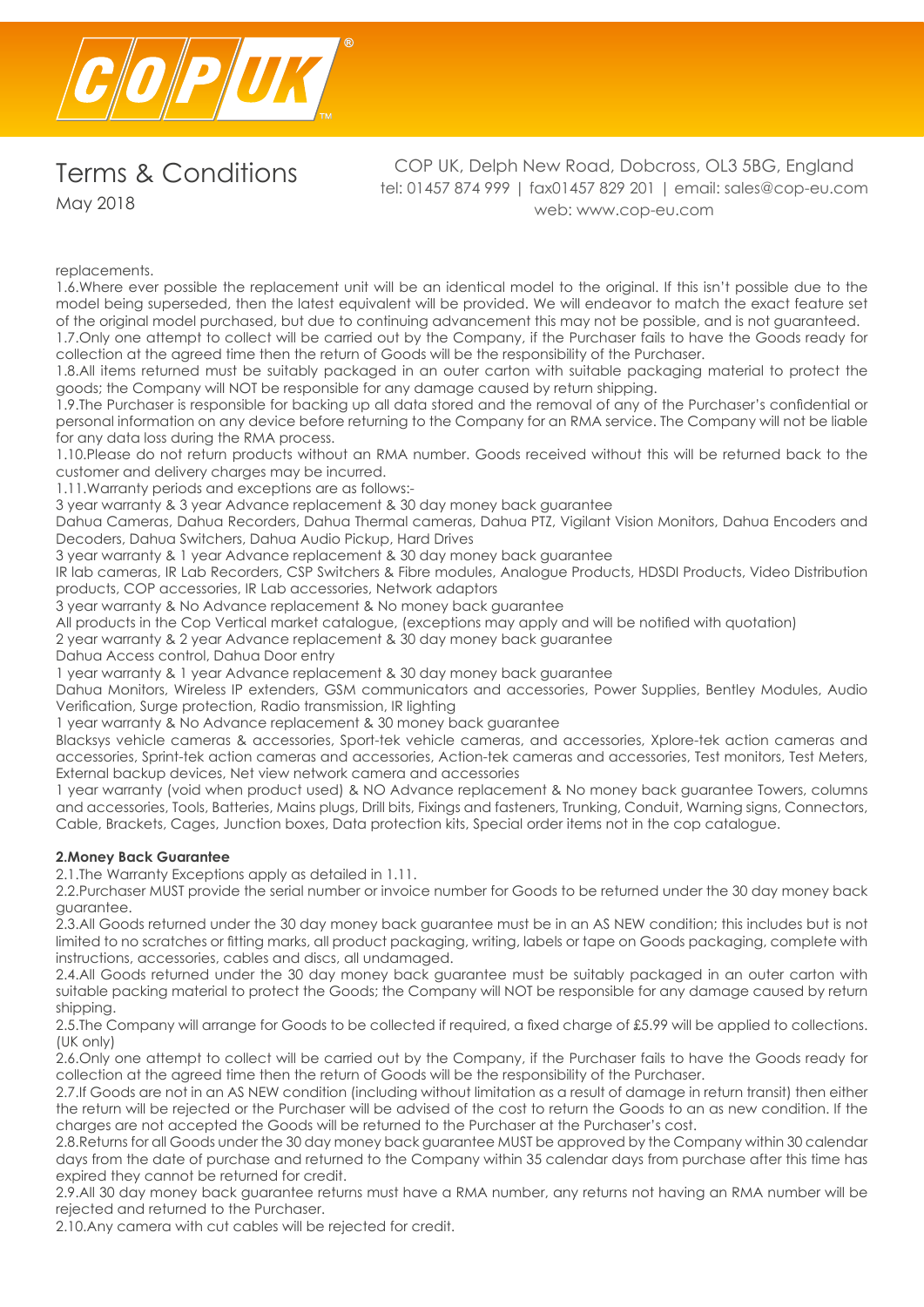

May 2018

COP UK, Delph New Road, Dobcross, OL3 5BG, England tel: 01457 874 999 | fax01457 829 201 | email: sales@cop-eu.com web: www.cop-eu.com

2.11.The following products are excluded from 30 day money back guarantee, Towers & columns, special items ordered not in the Company catalogue.

## **3. Advance Replacement - this warranty gives the Purchaser a replacement product before the returned faulty Goods are received by the Company.**

33.1.The Warranty Exceptions apply as detailed in 1.11.

3.2.The Company operates an advance replacement on products from the original purchase date (after October 2016), providing the unit has not been deliberately damaged or misused, subject to the Warranty Exceptions. The warranty covers all faulty material and workmanship.

3.3.The warranty covers all faulty material and workmanship.

3.4.All exchanged Goods will be thoroughly checked upon receipt. Any physical damage beyond what we consider usual wear and tear will result in an invoice being raised for the full value of the replacement item.

3.5.Where ever possible the replacement unit will be an identical model to the original. If this isn't possible due to the model being superseded, then the latest equivalent will be provided. We will endeavor to match the exact feature set of the original model purchased, but due to continuing advancement this may not be possible, and is not guaranteed.

3.6.The replacement product may be a reconditioned or new item depending on the stock availability and the age of the faulty item being returned.

3.7.Warranty on repaired or replaced units continues from the original purchase date-no additional warranty will apply on repairs or replacements.

3.8.An advance replacement unit will ONLY be shipped to the Purchaser once it has been confirmed as a defective unit by a Company support engineer by phone or email and an RMA number has been issued by the Company.

3.9.On receipt of the advance replacement it is the responsibility of the Purchaser to ensure the defective unit is returned to the Company within 10 working days complete with all components and accessories related to the defective unit, the Company may charge for such missing items, power supplies, remotes etc. The Purchaser must contact the Company to arrange the collection.

3.10.The Serial, UK or R number for the defective unit must be provided; warranty does not apply if the number is missing or unrecognizable.

3.11.The Purchaser is responsible for backing up all data stored and the removal of any of the Purchaser's confidential or personal information on any device before returning to the Company for an RMA service. The Company will not be liable for any data loss during the RMA process.

3.12.Advanced Replacement is available only to the original Purchaser. The advance replacement service is available within the mainland UK only.

3.13.Only one attempt to collect will be carried out by the Company, if the Purchaser fails to have the Goods ready for collection at the agreed time then the return of Goods will be the responsibility and at the cost of the Purchaser.

3.14.All Goods returned must be suitably packaged in an outer carton with suitable packaging material to protect the Goods; the Company will NOT be responsible for any damage caused by return shipping.

3.15.The Purchaser must have a credit account with sufficient credit or a valid credit card and provide the details to the Company prior to dispatch of replacement Goods. Money will only be taken if the exchanged Goods are not returned 10 working days after receiving the advance replacement. Once an invoice has been generated the Company is unable to accept the defective unit back and the invoice must be paid within the agreed terms.

## **4. Warranty Exclusions**

4.1.These exclusions apply to all the warranties, guarantees and services set out in this Appendix ("Warranty Exclusions")

- 4.2.No warranty covers a fault arising as a result of:
- 4.2.1.Damage due to misuse;
- 4.2.2.Damage by third party;
- 4.2.3.Damage in transit back to Company;
- 4.2.4.Removal or tampering with internal components;
- 4.2.5.High voltage spikes such as lightning strikes, or low voltage disturbances;
- 4.2.6.Software function not included in original product;
- 4.2.7.Product function not included in original product;
- 4.2.8.Deliberate damage;
- 4.2.9.Flooding;
- 4.2.10.Cyber-attack or other malicious act;
- 4.2.11.Force majeure;
- 4.2.12.Fair wear and tear;

4.2.13.Carelessness negligence or incompetence of those handling or operating the Goods or the use of the Goods other than under the conditions for which they were designed;